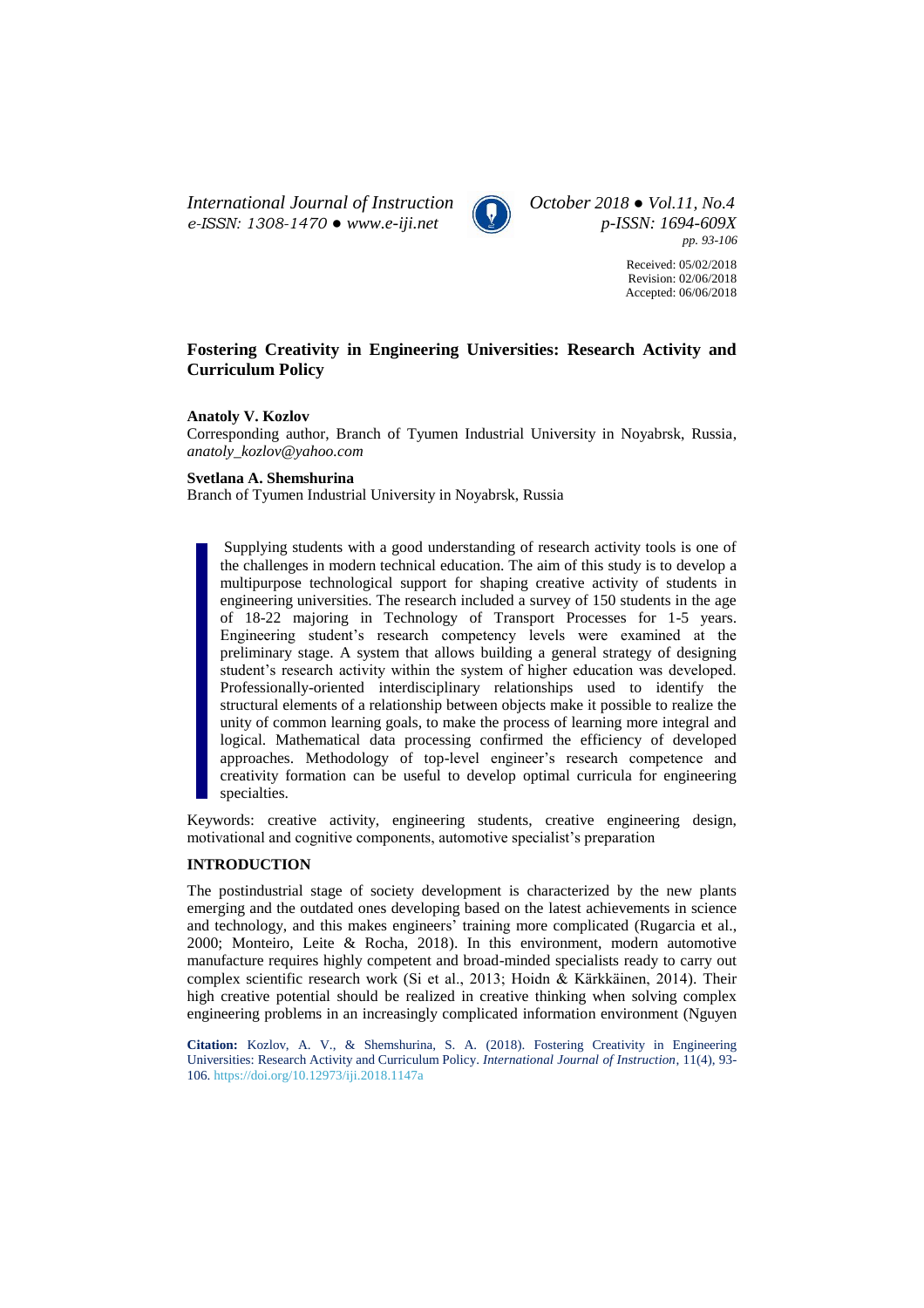& Shanks, 2009; Wei et al., 2015; Daly, Mosyjowski & Seifert, 2014). Thus, there has to be an automotive specialist's engineering creativity shaped next to the research creative activity (Baillie, 2002; Cropley, 2016). In this context, creative competence has become relevant and a cross-curricular component in the engineering studies, as educational establishments have to respond to society demands of creative skills profiles (Saorín et al., 2017; Phelan, 2001).

The shift to a qualitative explanation for engineering creativity was aided by the fact that a scientific foundation linking creativity, engineering and technology has already existed (Morse, Babcock & Murthy, 2014; Blicblau & Steiner, 1998). It was assumed that human intelligence should be understood in a broader sense, including factors such as generating alternatives and finding multiple possibilities (Guilford, 1950; Corebima, Susilo & Zubaidah, 2017). As some engineers believe they are not creative, this belief does not mean that they cannot be taught to act creatively (Kazerounian & Foley, 2007). One can note that creativity deals with the generation of effective and innovative problem solutions (Runco, 2014; Schoen, Bowler & Schilpzand, 2016). Engineering is concerned more specifically with generating technological options (Fan, 2017). With that, successful engineering design must focus on both convergent and divergent thinking. In fact, engineering can be regarded as a process of creative problem solving (Charyton et al., 2011). Students can build the confidence to practise reflection-in-action with a supportive learning environment that does not hinder their creativity (Green, 2001).

Once can note that creativity has been neglected or dismissed as being less important in curriculum (Badran, 2017; Kazerounian & Foley, 2007). In turn, we share the view that if students are given the exposure, it is possible to develop and hone creativity and innovation skills (Charyton & Merrill, 2009).

The process of fostering creativity thinking in engineering universities can be regarded as an integrated approach to solving problems arising after science-intensive technologies are introduced (Cropley & Cropley, 2005; Daly, Mosyjowski & Seifert, 2014; Bourgeois-Bougrine et al., 2017). It requires a revision of many approaches towards the solution of pedagogical problems that may arise while designing and implementing integrated engagement systems (Cropley, 2016). These systems require the production and science trends to be taken into consideration, as well as the requirements for automobile industry occupation (Hatchuel, Le Masson & Weil, 2017). It should be solved by designing and implementing a comprehensive system designed for each student to be involved in scientific work and engineering creativity as part of research work. At this point, teaching creativity will have almost zero impact if it is not immersed in problem solving exercises (Charyton & Merrill, 2009; Reed, 2011). Therefore, the first step is to revise the style and content of current assignments and in terms of characteristics that stimulate creativity (Chen, Jiang & Hsu, 2005).

At the present stage, problem-based approach is widely used while preparing engineers, as it involves the process of bringing up problems based on content analysis and reorganization (Brodersen et al., 2016; Kansal, Solanki & Kansal, 2016). Such approach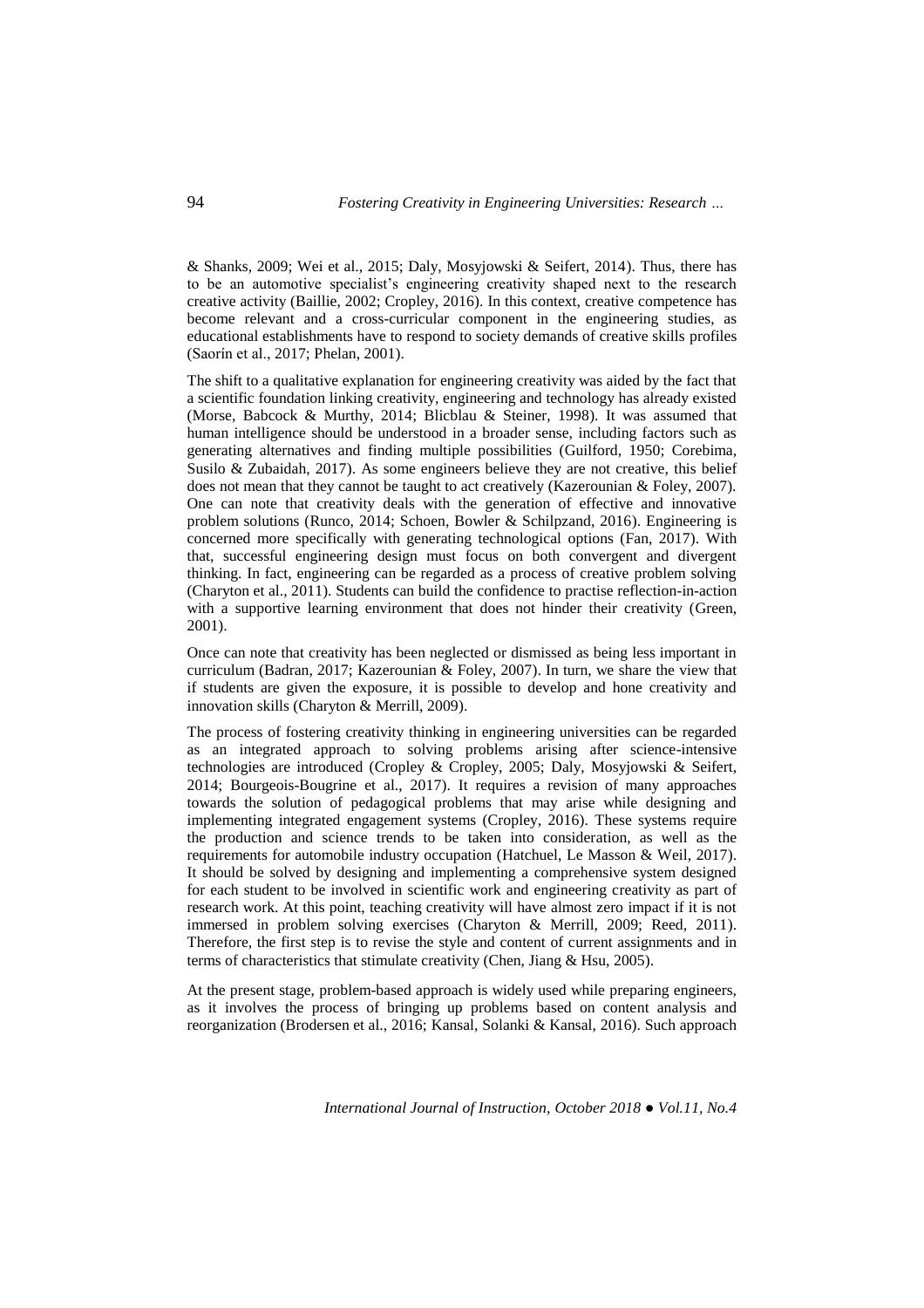towards interdisciplinary relationships within the system of *specialized courses based on a single problem* allows introducing wide intercourse relationships not limited to the scope of a topic or course, and affecting knowledge systematization around the core idea taught at the *specialized courses based on a single problem* (Savery, 2015).

The inter-scientific problem put forward in the course of student's research сan be solved by analyzing and comparing data available from different fields of science (Izvorska, 2016). At the same time, its increasing complexity allows raising the level of abstraction and generalization while solving it. This leads to simultaneous development of student's dialectical and systemic thinking.

The purpose of our research is to develop versatile technological support for shaping research creative activity of students in engineering universities. Our innovative teaching system based on the target, content, procedural and organizational aspects was designed to sort out the problem of searching for innovative ways of managing student's educational research and creative activities.

### **METHOD**

## **Participants**

Our pedagogical experiment was conducted in 2013-2017 to confirm the hypothesis regarding the efficiency of experimental learning. The experiment was carried out in the *November Institute of Oil and Gas* (Yamal-Nenets Autonomous District). Of a total of 202 students in the course, the research sample included 150 students in *Technology of Transport Processes* for 1-5 years in general. The average age of participants was 20 years. Of these students, 71.3% were males and 28.7% were females. All the attendees realized the purpose of pedagogical experiment.

## **Data collection and research techniques**

Research work included two main stages: experimental and control. Thus, to investigate the changes in creativity, we used pre- and post-tests. At processing the results of a pedagogical experiment, the objective was to solve the complex problems of improving the process of controlling and diagnosing the level of student's research competence by rationally using parameter measurements, existing methods and control means that give a quantitative and qualitative picture of the research competency level. At the same time, there was a need in determining the indicators, without which the assessment criteria and methods for diagnosing research competency levels cannot be found. Test data were processed by Microsoft Excel and SPSS Statistics.

The research competence was considered as a training outcome and an indicator of student's readiness to conduct research (Borich, 2016). As for the engineering student's research competence indicators, research work is so specific and complex that the research competency level extremely depends on whether the student is aware of his/her own behavior and peculiarities. It also depends on whether the student is able to search for behavior correction options in accordance with forecasts of personality development. Therefore, engineering student's research activity can be considered as competent only on conditions that personal self-improvement is a dominant motive.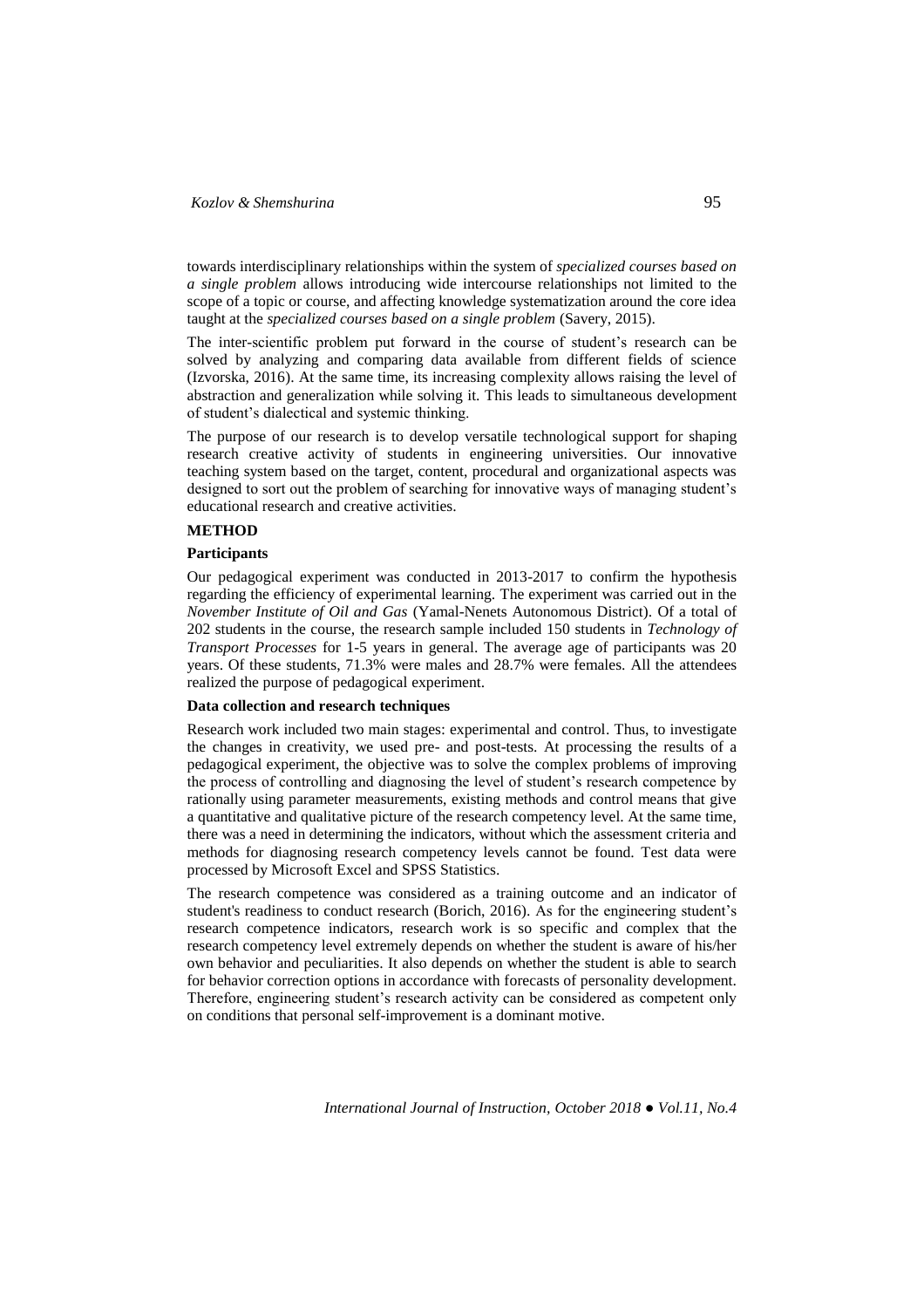In terms of management function, control system involves the following operations: diagnosing the research competency level, recording the results and adjusting the upbringing process. In our case, pedagogical control is the process of identifying, measuring and assessing the research competency level of students. Motivational component was studied by questioning while the cognitive component was assessed on the basis of the end-of-course assessments (paper test or an oral questioning); operational component of the research competence was assessed for maturity by comparative analysis of grades and observation results.

Based on the obtained results processed by means of mathematical statistics, this article studies the dynamics of differential research competency level indicators among students of the experimental group. This analysis has confirmed the hypothesis regarding the efficiency of student's study and research modes that allow him/her to be creative continuously, throughout the entire period of specialized course completed with the prevalence of independent (non-standard) research project tasks. Research reliability and scientific validity were achieved due to methodological validity of theoretical positions, developed diagnostic techniques relevant to research objectives, subject and object, as well as due to sample representativeness, quantitative and qualitative data analysis and practical application.

#### **FINDINGS AND DISCUSSION**

Tables 1, 2, and 3 show the engineering student's research competency levels. These levels were determined in students (1-5 grades) based on pedagogical monitoring at an early stage of experiment. Graduates passed an engineering assessment for determining the efficiency of developed system; assessment data were compared with the results of diagnostics (1-5 grades), after which the final result was recorded.

### Table1

Engineering student's research competency levels: motivational component

| Level                                                                 | Characteristics                                                                                                                                                                                                                                                                            |  |  |
|-----------------------------------------------------------------------|--------------------------------------------------------------------------------------------------------------------------------------------------------------------------------------------------------------------------------------------------------------------------------------------|--|--|
| High                                                                  | The student is deeply convinced in the need to develop research competence. He/she<br>is worried about a discrepancy between the research competency level and the<br>requirements/standards. He/she has a feeling that he/she has to self-improve in the<br>field of research competence. |  |  |
| Average                                                               | Student's motivational attitude toward research is formed at the level of cognitive<br>interest. The student does not show initiative and great independence in self-<br>improvement in the field of research competence.                                                                  |  |  |
| Low                                                                   | Student's motivational attitude to research and research competence development is<br>not formed.                                                                                                                                                                                          |  |  |
| Table 2                                                               |                                                                                                                                                                                                                                                                                            |  |  |
| Engineering student's research competency levels: cognitive component |                                                                                                                                                                                                                                                                                            |  |  |
| Level                                                                 | Characteristics                                                                                                                                                                                                                                                                            |  |  |
| High                                                                  | The student has "excellent" marks characterized by complete and conscious knowledge.                                                                                                                                                                                                       |  |  |
| Average                                                               | The student has "good" marks characterized by insufficient completeness and<br>consciousness of knowledge.                                                                                                                                                                                 |  |  |

Low Lack of complete and conscious knowledge.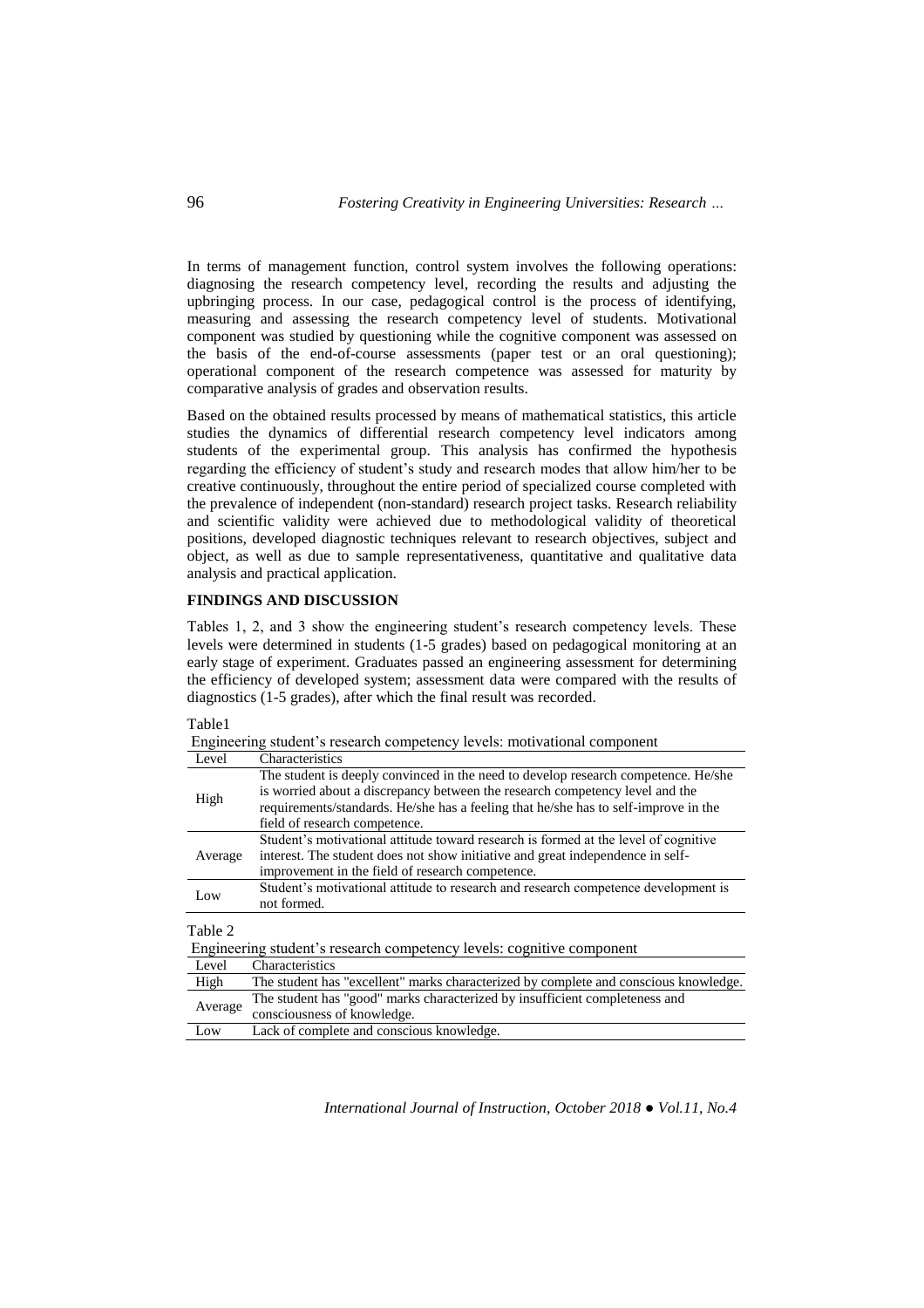| abie |  |
|------|--|
|------|--|

Engineering student's research competency levels: operational component

| <b>Skills</b> | Investigating, analyzing, predicting<br>research results                                                                                                                                                                                                                                                                                                                                                                                                                                               | Analyzing own<br>outcomes                                                                                                                                                                                                              | Testing                                                                                                                                                                              |
|---------------|--------------------------------------------------------------------------------------------------------------------------------------------------------------------------------------------------------------------------------------------------------------------------------------------------------------------------------------------------------------------------------------------------------------------------------------------------------------------------------------------------------|----------------------------------------------------------------------------------------------------------------------------------------------------------------------------------------------------------------------------------------|--------------------------------------------------------------------------------------------------------------------------------------------------------------------------------------|
| Level         |                                                                                                                                                                                                                                                                                                                                                                                                                                                                                                        |                                                                                                                                                                                                                                        |                                                                                                                                                                                      |
| High          | The student has to state the<br>research purpose fully and<br>clearly, to substantiate and choose<br>research methods, to develop the<br>research program correctly and<br>clearly, to identify the basic<br>structural components, to<br>establish the cause-and-effect<br>relationship between them, to<br>draw pedagogical conclusions<br>clearly and fully. The student is<br>able to predict the results of<br>pedagogical activity on a<br>reasonable basis, and to formulate<br>the hypothesis. | The student<br>consciously reveals<br>the reasons for the<br>difficulties he/she<br>faces during the<br>research, and<br>develops ways to<br>overcome them.                                                                            | The student<br>independently<br>develops a testing<br>technique, applies<br>it and processes the<br>results.                                                                         |
| Average       | The student does not always state<br>the research purpose fully and<br>clearly, choose the research<br>methods and develop the research<br>program correctly and clearly.<br>The student identifies the basic<br>structural components, but does<br>not always establish the cause-<br>and-effect relationship between<br>them. The student does not<br>always predict the results or<br>formulates the hypothesis<br>accurately.                                                                      | The teacher helps the<br>student to find the<br>reasons for particular<br>difficulties the student<br>faces during the<br>research. The student<br>is assisted by the<br>teacher to develop<br>ways to overcome<br>these difficulties. | The teacher is<br>partly involved into<br>the process of<br>developing a<br>testing technique,<br>its application, as<br>well as into the<br>process of<br>analyzing the<br>results. |
| Low           | The student does not state the<br>research purpose fully and<br>clearly. It is difficult for him/her<br>to choose the research methods<br>and/or to prepare research<br>programs. The student<br>experiences difficulties when it<br>comes to allocating basic<br>structural components. The<br>student does not establish the<br>cause-and-effect relationship<br>between the components and<br>cannot predict the results of<br>pedagogical activity.                                                | The student realizes<br>sees no reasons for<br>own difficulties<br>during the research.                                                                                                                                                | The student is not<br>able to develop a<br>testing technique,<br>apply it and<br>process the results<br>with teacher's<br>assistance.                                                |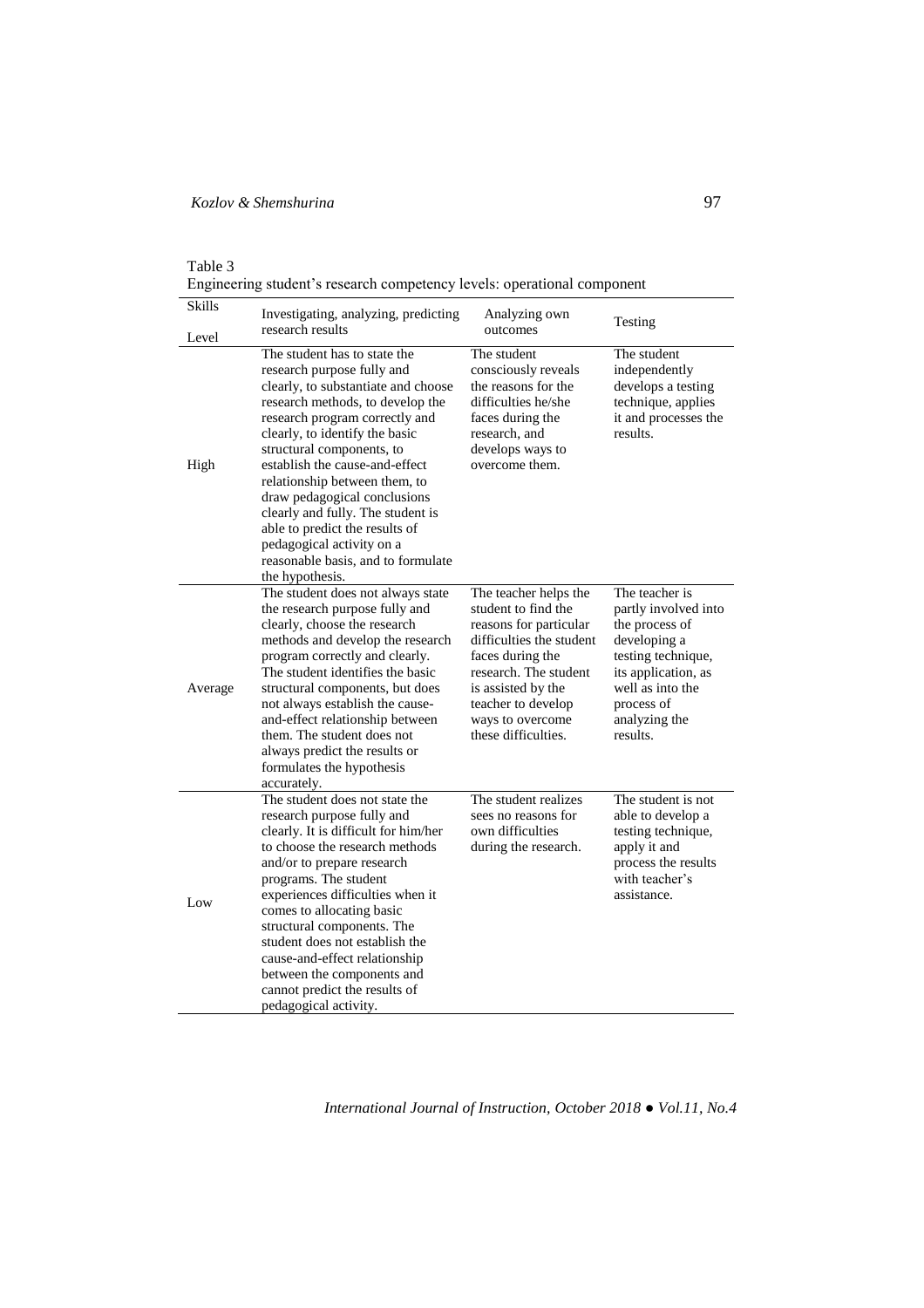After final evaluation, research competency levels of students were high versus the research competency levels of students at the initial stage. A distinctive feature of this level is that the knowledge of students is more systematic, complete and stronger. This is achieved by implementing an integrative approach to designing a system of *specialized courses based on a single problem* through professionally oriented interdisciplinary relationships.

Test data have shown that problem-based developmental teaching methods used while improving the research work at the engineering university makes it possible to increase the level of motivation among students. As for the problem of improving the system of student's academic and research work (SA&RW), its analysis shows that the process of considering modern conceptual approaches towards research management involves innovative changes in the system's structure. These changes should be made through the SA&RW program development and implementation.

Our comprehensive program is a continuous, step-by-step formation of creative abilities and research skills. Thus, there is a need to design and implement the SA&RW system with such study modes that will allow creatively orienting students throughout the whole period of specialized course completed with the prevalence of independent (nonstandard) research project tasks. The latter could be significantly larger in volume and deeper in content from one complexity level to another. At the same time, it is not developed separately and not in parallel with the existing specialized courses taken by students to form research competence. There should be a phased and system-based line of the same modes throughout the whole period of study.

As a qualitatively new change, the system of *specialized courses based on a single problem* as an innovative way of organizing SA&RW. This innovative introduction was made to systemize the *specialized courses based on a single problem*. This requires a pedagogical research undertaken on a stage basis with successive goals, content, methods and modes at each stage: from learning research methods in practice by finding problems that require a scientific-based solution, finding ways to solve them, managing experiments, and analyzing collected data, making conclusions and recommendations.

This article considers the major trends in specialized course development, establishes their types and requirements for designing a system of *special courses based on a single problem*. These requirements are the following: scientific background; unity of academic and research work; continuity of topics and content; student-based approach towards student's research activity. In the system of *specialized courses based on a single problem,* learning technology is bound with the student-based activity approach with an emphasis on interactive learning methods. Automotive specialist's research competence is a result of learning within the system of *specialized courses based on a single problem*.

Based on theoretical premises, there were defined conceptual teaching provisions for the system of specialized courses called *Innovation processes in modern knowledge-based industry (automotive industry case study):* system approach; principle of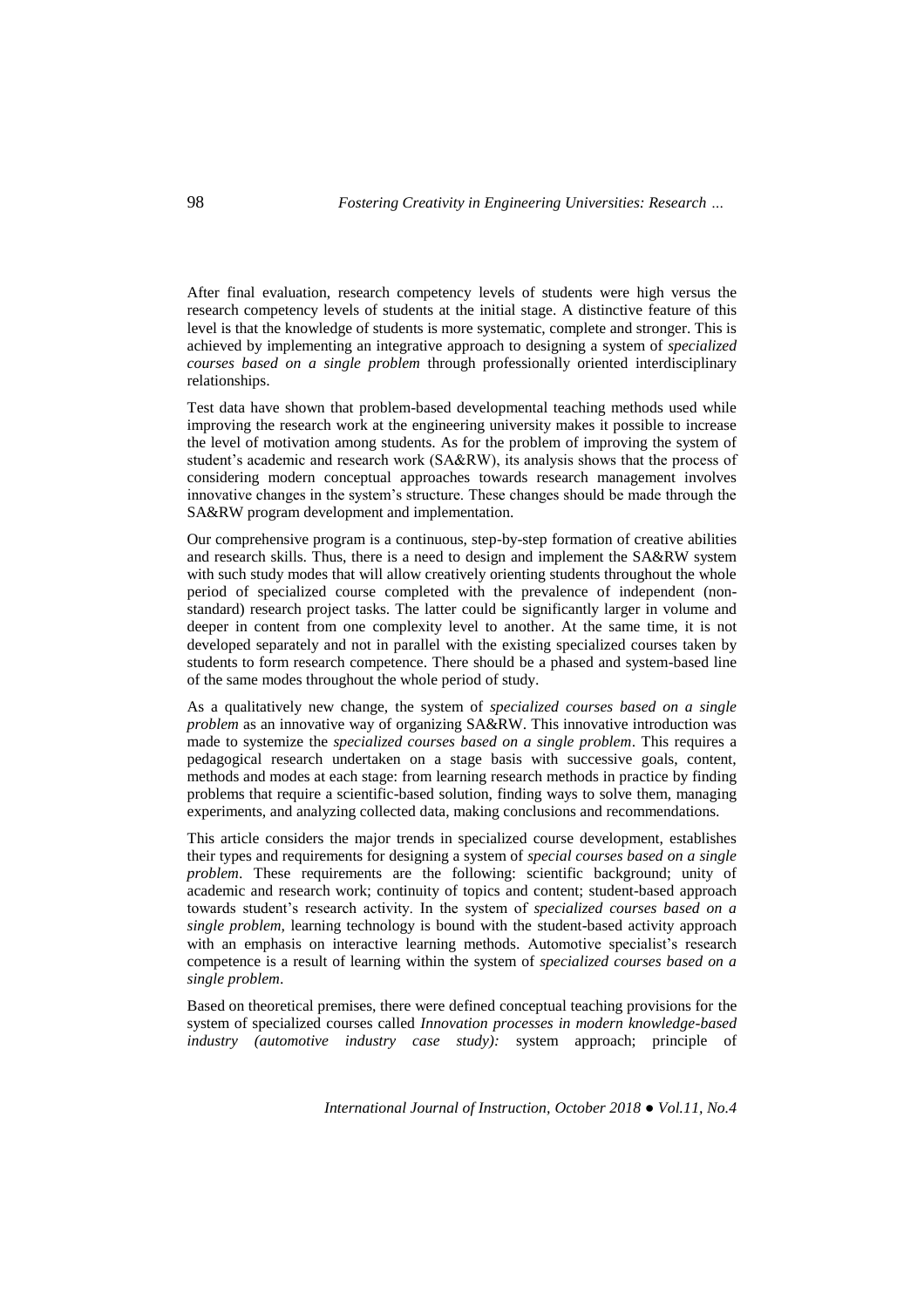interdisciplinary relationships as a system-forming factor of instructional design; interdisciplinary relationship principles interacting with other teaching principles; program-based targeted course renewal; content fixation on continuous personality development, high poly-engineering and creative personality development.

We propose technological support for the system of specialized courses based on a single subject's problem. Professionally-oriented interdisciplinary relationships used to identify the structural elements of a relationship between objects make it possible to realize the unity of common learning goals, to make the process of learning more integral and logical.

Interdisciplinary relationships are a system that includes interrelated functional components: identification, establishment, and implementation of interdisciplinary relationships. Mapping this process required a methodology for selecting the content for specialized courses based on a single problem – *Innovation processes in modern knowledge-based industry (automotive industry case study).*

The content was selected according to the following methodological principles of content selection: goal compliance principle; problem/content scientific status principle; science-to-program ratio principle; instructional isomorphism principle; content unity principle; potential principle; minimization principle; national/international experience basis principle; content continuity principle. These principles were applied while designing the content for specialized courses (see Table 4).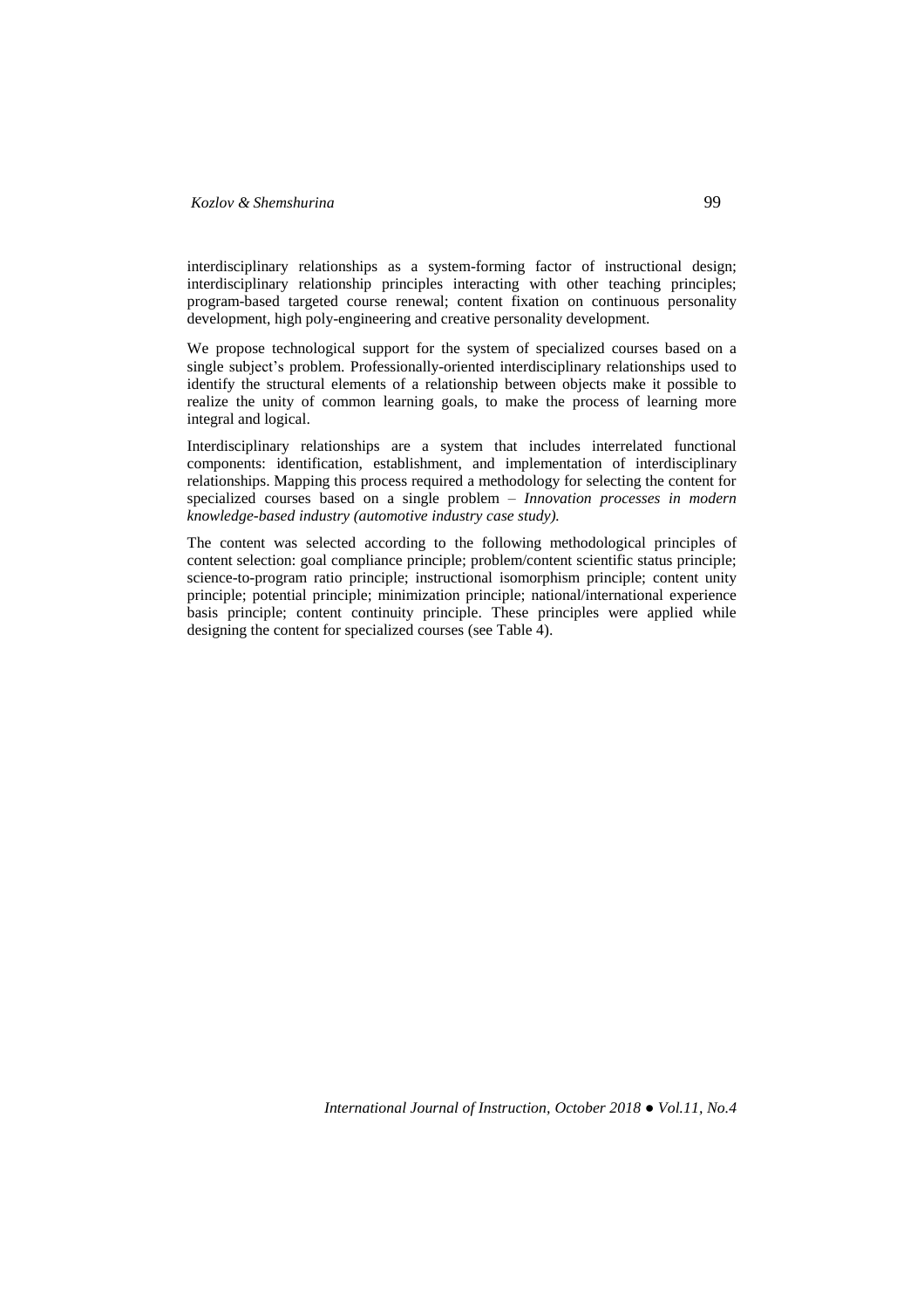## Table 4

The system of specialized courses based on a single problem – *Innovation processes in modern knowledge-based industry (automotive industry case study*)

| Students should have an idea about the: main stages of high-quality<br>Development of<br>metallics used in<br>motor-car body sheet development in Russia; metallics development policy<br>and the creation of AVTOVAZ "allied industries - metal industry"<br>motor car<br>projects; AVTOVAZ cooperation with the metal industry; main trends of<br>production in 1990<br>$-2017$<br>creating and developing new types of steels and alloys.<br>Students must know: basic series of alloyed steels to expand parts<br>population; areas of material application, the principles of material<br>classification and labeling in accordance with the existing ones.<br>Students must be able to: address issues related to the choice of material<br>for manufacturing machine parts; formulate and record alloy grades.<br>Probabilistic static<br>Students should have an idea about the: advanced nature of the course;<br>methods for<br>latest achievements and perspectives in the field of manufacture process<br>modeling and analysis by means of probabilistic and static methods.<br>analyzing<br>technological<br>Students must know: basic stages of mathematical modeling; classification<br>of mathematical methods and models; application areas of statistical<br>processes<br>methods; statistical methods for experimental data processing.<br>Students must be able to: choose probabilistic and static methods for plant<br>process analysis; model and analyze manufacture processes; forecast; test<br>research results.<br>Boron micro-<br>Students should have an idea about the: cold forging process development<br>alloyed steel<br>towards high-complexity products; boron micro-alloyed steel<br>production as one of introduction; technological and operational properties of 12 GR steel as an<br>the beneficial rolled<br>alternative to 12KhN3A steel.<br>metal saving areas<br>Students must know: requirements for cold forged high-complexity<br>in the machine-<br>products; boron effect on the properties of structural steels; boron micro-<br>building industry<br>alloyed steel applications.<br>Students must be able to: determine the effect of boron-containing<br>additives on technological and operational properties of 12 GR steel;<br>compare technological and operational properties of 12 GR steel and<br>12KhN3Asteel; formulate and record boron micro-alloyed steel grades.<br>Students should have an idea about the: current manufacture process of<br>Possibility of Using<br>12 GR Boron Steel<br>manufacturing parts (piston pins) made of 12KhN3A steel; manufacture<br>process features of manufacturing parts (piston pins) made of 12 GR steel;<br>instead of<br>12KhN3A Steel for<br>test results.<br>Manufacturing<br>Students must know: features of thermal (chemico-thermal) treatment of<br>Piston Pins for<br>workpieces (piston pins); research methodology: research algorithm,<br><b>Motor Vehicles</b><br>chemical gas analysis (furnace and generator), structural analysis of the<br>workpieces, statistical test procedure, dynamic test procedure, wear test<br>procedure, | Specialized course |                                                                     |
|-------------------------------------------------------------------------------------------------------------------------------------------------------------------------------------------------------------------------------------------------------------------------------------------------------------------------------------------------------------------------------------------------------------------------------------------------------------------------------------------------------------------------------------------------------------------------------------------------------------------------------------------------------------------------------------------------------------------------------------------------------------------------------------------------------------------------------------------------------------------------------------------------------------------------------------------------------------------------------------------------------------------------------------------------------------------------------------------------------------------------------------------------------------------------------------------------------------------------------------------------------------------------------------------------------------------------------------------------------------------------------------------------------------------------------------------------------------------------------------------------------------------------------------------------------------------------------------------------------------------------------------------------------------------------------------------------------------------------------------------------------------------------------------------------------------------------------------------------------------------------------------------------------------------------------------------------------------------------------------------------------------------------------------------------------------------------------------------------------------------------------------------------------------------------------------------------------------------------------------------------------------------------------------------------------------------------------------------------------------------------------------------------------------------------------------------------------------------------------------------------------------------------------------------------------------------------------------------------------------------------------------------------------------------------------------------------------------------------------------------------------------------------------------------------------------------------------------------------------------------------------------------------------------------------------------------------------------------------------------------------------------------------------------------------------------------------------------------------------------------------------------------------------------|--------------------|---------------------------------------------------------------------|
|                                                                                                                                                                                                                                                                                                                                                                                                                                                                                                                                                                                                                                                                                                                                                                                                                                                                                                                                                                                                                                                                                                                                                                                                                                                                                                                                                                                                                                                                                                                                                                                                                                                                                                                                                                                                                                                                                                                                                                                                                                                                                                                                                                                                                                                                                                                                                                                                                                                                                                                                                                                                                                                                                                                                                                                                                                                                                                                                                                                                                                                                                                                                                             |                    |                                                                     |
|                                                                                                                                                                                                                                                                                                                                                                                                                                                                                                                                                                                                                                                                                                                                                                                                                                                                                                                                                                                                                                                                                                                                                                                                                                                                                                                                                                                                                                                                                                                                                                                                                                                                                                                                                                                                                                                                                                                                                                                                                                                                                                                                                                                                                                                                                                                                                                                                                                                                                                                                                                                                                                                                                                                                                                                                                                                                                                                                                                                                                                                                                                                                                             |                    |                                                                     |
|                                                                                                                                                                                                                                                                                                                                                                                                                                                                                                                                                                                                                                                                                                                                                                                                                                                                                                                                                                                                                                                                                                                                                                                                                                                                                                                                                                                                                                                                                                                                                                                                                                                                                                                                                                                                                                                                                                                                                                                                                                                                                                                                                                                                                                                                                                                                                                                                                                                                                                                                                                                                                                                                                                                                                                                                                                                                                                                                                                                                                                                                                                                                                             |                    |                                                                     |
|                                                                                                                                                                                                                                                                                                                                                                                                                                                                                                                                                                                                                                                                                                                                                                                                                                                                                                                                                                                                                                                                                                                                                                                                                                                                                                                                                                                                                                                                                                                                                                                                                                                                                                                                                                                                                                                                                                                                                                                                                                                                                                                                                                                                                                                                                                                                                                                                                                                                                                                                                                                                                                                                                                                                                                                                                                                                                                                                                                                                                                                                                                                                                             |                    |                                                                     |
|                                                                                                                                                                                                                                                                                                                                                                                                                                                                                                                                                                                                                                                                                                                                                                                                                                                                                                                                                                                                                                                                                                                                                                                                                                                                                                                                                                                                                                                                                                                                                                                                                                                                                                                                                                                                                                                                                                                                                                                                                                                                                                                                                                                                                                                                                                                                                                                                                                                                                                                                                                                                                                                                                                                                                                                                                                                                                                                                                                                                                                                                                                                                                             |                    |                                                                     |
|                                                                                                                                                                                                                                                                                                                                                                                                                                                                                                                                                                                                                                                                                                                                                                                                                                                                                                                                                                                                                                                                                                                                                                                                                                                                                                                                                                                                                                                                                                                                                                                                                                                                                                                                                                                                                                                                                                                                                                                                                                                                                                                                                                                                                                                                                                                                                                                                                                                                                                                                                                                                                                                                                                                                                                                                                                                                                                                                                                                                                                                                                                                                                             |                    |                                                                     |
|                                                                                                                                                                                                                                                                                                                                                                                                                                                                                                                                                                                                                                                                                                                                                                                                                                                                                                                                                                                                                                                                                                                                                                                                                                                                                                                                                                                                                                                                                                                                                                                                                                                                                                                                                                                                                                                                                                                                                                                                                                                                                                                                                                                                                                                                                                                                                                                                                                                                                                                                                                                                                                                                                                                                                                                                                                                                                                                                                                                                                                                                                                                                                             |                    |                                                                     |
|                                                                                                                                                                                                                                                                                                                                                                                                                                                                                                                                                                                                                                                                                                                                                                                                                                                                                                                                                                                                                                                                                                                                                                                                                                                                                                                                                                                                                                                                                                                                                                                                                                                                                                                                                                                                                                                                                                                                                                                                                                                                                                                                                                                                                                                                                                                                                                                                                                                                                                                                                                                                                                                                                                                                                                                                                                                                                                                                                                                                                                                                                                                                                             |                    |                                                                     |
|                                                                                                                                                                                                                                                                                                                                                                                                                                                                                                                                                                                                                                                                                                                                                                                                                                                                                                                                                                                                                                                                                                                                                                                                                                                                                                                                                                                                                                                                                                                                                                                                                                                                                                                                                                                                                                                                                                                                                                                                                                                                                                                                                                                                                                                                                                                                                                                                                                                                                                                                                                                                                                                                                                                                                                                                                                                                                                                                                                                                                                                                                                                                                             |                    |                                                                     |
|                                                                                                                                                                                                                                                                                                                                                                                                                                                                                                                                                                                                                                                                                                                                                                                                                                                                                                                                                                                                                                                                                                                                                                                                                                                                                                                                                                                                                                                                                                                                                                                                                                                                                                                                                                                                                                                                                                                                                                                                                                                                                                                                                                                                                                                                                                                                                                                                                                                                                                                                                                                                                                                                                                                                                                                                                                                                                                                                                                                                                                                                                                                                                             |                    |                                                                     |
|                                                                                                                                                                                                                                                                                                                                                                                                                                                                                                                                                                                                                                                                                                                                                                                                                                                                                                                                                                                                                                                                                                                                                                                                                                                                                                                                                                                                                                                                                                                                                                                                                                                                                                                                                                                                                                                                                                                                                                                                                                                                                                                                                                                                                                                                                                                                                                                                                                                                                                                                                                                                                                                                                                                                                                                                                                                                                                                                                                                                                                                                                                                                                             |                    |                                                                     |
|                                                                                                                                                                                                                                                                                                                                                                                                                                                                                                                                                                                                                                                                                                                                                                                                                                                                                                                                                                                                                                                                                                                                                                                                                                                                                                                                                                                                                                                                                                                                                                                                                                                                                                                                                                                                                                                                                                                                                                                                                                                                                                                                                                                                                                                                                                                                                                                                                                                                                                                                                                                                                                                                                                                                                                                                                                                                                                                                                                                                                                                                                                                                                             |                    |                                                                     |
|                                                                                                                                                                                                                                                                                                                                                                                                                                                                                                                                                                                                                                                                                                                                                                                                                                                                                                                                                                                                                                                                                                                                                                                                                                                                                                                                                                                                                                                                                                                                                                                                                                                                                                                                                                                                                                                                                                                                                                                                                                                                                                                                                                                                                                                                                                                                                                                                                                                                                                                                                                                                                                                                                                                                                                                                                                                                                                                                                                                                                                                                                                                                                             |                    |                                                                     |
|                                                                                                                                                                                                                                                                                                                                                                                                                                                                                                                                                                                                                                                                                                                                                                                                                                                                                                                                                                                                                                                                                                                                                                                                                                                                                                                                                                                                                                                                                                                                                                                                                                                                                                                                                                                                                                                                                                                                                                                                                                                                                                                                                                                                                                                                                                                                                                                                                                                                                                                                                                                                                                                                                                                                                                                                                                                                                                                                                                                                                                                                                                                                                             |                    |                                                                     |
|                                                                                                                                                                                                                                                                                                                                                                                                                                                                                                                                                                                                                                                                                                                                                                                                                                                                                                                                                                                                                                                                                                                                                                                                                                                                                                                                                                                                                                                                                                                                                                                                                                                                                                                                                                                                                                                                                                                                                                                                                                                                                                                                                                                                                                                                                                                                                                                                                                                                                                                                                                                                                                                                                                                                                                                                                                                                                                                                                                                                                                                                                                                                                             |                    |                                                                     |
|                                                                                                                                                                                                                                                                                                                                                                                                                                                                                                                                                                                                                                                                                                                                                                                                                                                                                                                                                                                                                                                                                                                                                                                                                                                                                                                                                                                                                                                                                                                                                                                                                                                                                                                                                                                                                                                                                                                                                                                                                                                                                                                                                                                                                                                                                                                                                                                                                                                                                                                                                                                                                                                                                                                                                                                                                                                                                                                                                                                                                                                                                                                                                             |                    |                                                                     |
|                                                                                                                                                                                                                                                                                                                                                                                                                                                                                                                                                                                                                                                                                                                                                                                                                                                                                                                                                                                                                                                                                                                                                                                                                                                                                                                                                                                                                                                                                                                                                                                                                                                                                                                                                                                                                                                                                                                                                                                                                                                                                                                                                                                                                                                                                                                                                                                                                                                                                                                                                                                                                                                                                                                                                                                                                                                                                                                                                                                                                                                                                                                                                             |                    |                                                                     |
|                                                                                                                                                                                                                                                                                                                                                                                                                                                                                                                                                                                                                                                                                                                                                                                                                                                                                                                                                                                                                                                                                                                                                                                                                                                                                                                                                                                                                                                                                                                                                                                                                                                                                                                                                                                                                                                                                                                                                                                                                                                                                                                                                                                                                                                                                                                                                                                                                                                                                                                                                                                                                                                                                                                                                                                                                                                                                                                                                                                                                                                                                                                                                             |                    |                                                                     |
|                                                                                                                                                                                                                                                                                                                                                                                                                                                                                                                                                                                                                                                                                                                                                                                                                                                                                                                                                                                                                                                                                                                                                                                                                                                                                                                                                                                                                                                                                                                                                                                                                                                                                                                                                                                                                                                                                                                                                                                                                                                                                                                                                                                                                                                                                                                                                                                                                                                                                                                                                                                                                                                                                                                                                                                                                                                                                                                                                                                                                                                                                                                                                             |                    |                                                                     |
|                                                                                                                                                                                                                                                                                                                                                                                                                                                                                                                                                                                                                                                                                                                                                                                                                                                                                                                                                                                                                                                                                                                                                                                                                                                                                                                                                                                                                                                                                                                                                                                                                                                                                                                                                                                                                                                                                                                                                                                                                                                                                                                                                                                                                                                                                                                                                                                                                                                                                                                                                                                                                                                                                                                                                                                                                                                                                                                                                                                                                                                                                                                                                             |                    |                                                                     |
|                                                                                                                                                                                                                                                                                                                                                                                                                                                                                                                                                                                                                                                                                                                                                                                                                                                                                                                                                                                                                                                                                                                                                                                                                                                                                                                                                                                                                                                                                                                                                                                                                                                                                                                                                                                                                                                                                                                                                                                                                                                                                                                                                                                                                                                                                                                                                                                                                                                                                                                                                                                                                                                                                                                                                                                                                                                                                                                                                                                                                                                                                                                                                             |                    |                                                                     |
|                                                                                                                                                                                                                                                                                                                                                                                                                                                                                                                                                                                                                                                                                                                                                                                                                                                                                                                                                                                                                                                                                                                                                                                                                                                                                                                                                                                                                                                                                                                                                                                                                                                                                                                                                                                                                                                                                                                                                                                                                                                                                                                                                                                                                                                                                                                                                                                                                                                                                                                                                                                                                                                                                                                                                                                                                                                                                                                                                                                                                                                                                                                                                             |                    |                                                                     |
|                                                                                                                                                                                                                                                                                                                                                                                                                                                                                                                                                                                                                                                                                                                                                                                                                                                                                                                                                                                                                                                                                                                                                                                                                                                                                                                                                                                                                                                                                                                                                                                                                                                                                                                                                                                                                                                                                                                                                                                                                                                                                                                                                                                                                                                                                                                                                                                                                                                                                                                                                                                                                                                                                                                                                                                                                                                                                                                                                                                                                                                                                                                                                             |                    |                                                                     |
|                                                                                                                                                                                                                                                                                                                                                                                                                                                                                                                                                                                                                                                                                                                                                                                                                                                                                                                                                                                                                                                                                                                                                                                                                                                                                                                                                                                                                                                                                                                                                                                                                                                                                                                                                                                                                                                                                                                                                                                                                                                                                                                                                                                                                                                                                                                                                                                                                                                                                                                                                                                                                                                                                                                                                                                                                                                                                                                                                                                                                                                                                                                                                             |                    |                                                                     |
|                                                                                                                                                                                                                                                                                                                                                                                                                                                                                                                                                                                                                                                                                                                                                                                                                                                                                                                                                                                                                                                                                                                                                                                                                                                                                                                                                                                                                                                                                                                                                                                                                                                                                                                                                                                                                                                                                                                                                                                                                                                                                                                                                                                                                                                                                                                                                                                                                                                                                                                                                                                                                                                                                                                                                                                                                                                                                                                                                                                                                                                                                                                                                             |                    |                                                                     |
|                                                                                                                                                                                                                                                                                                                                                                                                                                                                                                                                                                                                                                                                                                                                                                                                                                                                                                                                                                                                                                                                                                                                                                                                                                                                                                                                                                                                                                                                                                                                                                                                                                                                                                                                                                                                                                                                                                                                                                                                                                                                                                                                                                                                                                                                                                                                                                                                                                                                                                                                                                                                                                                                                                                                                                                                                                                                                                                                                                                                                                                                                                                                                             |                    |                                                                     |
|                                                                                                                                                                                                                                                                                                                                                                                                                                                                                                                                                                                                                                                                                                                                                                                                                                                                                                                                                                                                                                                                                                                                                                                                                                                                                                                                                                                                                                                                                                                                                                                                                                                                                                                                                                                                                                                                                                                                                                                                                                                                                                                                                                                                                                                                                                                                                                                                                                                                                                                                                                                                                                                                                                                                                                                                                                                                                                                                                                                                                                                                                                                                                             |                    |                                                                     |
|                                                                                                                                                                                                                                                                                                                                                                                                                                                                                                                                                                                                                                                                                                                                                                                                                                                                                                                                                                                                                                                                                                                                                                                                                                                                                                                                                                                                                                                                                                                                                                                                                                                                                                                                                                                                                                                                                                                                                                                                                                                                                                                                                                                                                                                                                                                                                                                                                                                                                                                                                                                                                                                                                                                                                                                                                                                                                                                                                                                                                                                                                                                                                             |                    |                                                                     |
|                                                                                                                                                                                                                                                                                                                                                                                                                                                                                                                                                                                                                                                                                                                                                                                                                                                                                                                                                                                                                                                                                                                                                                                                                                                                                                                                                                                                                                                                                                                                                                                                                                                                                                                                                                                                                                                                                                                                                                                                                                                                                                                                                                                                                                                                                                                                                                                                                                                                                                                                                                                                                                                                                                                                                                                                                                                                                                                                                                                                                                                                                                                                                             |                    |                                                                     |
|                                                                                                                                                                                                                                                                                                                                                                                                                                                                                                                                                                                                                                                                                                                                                                                                                                                                                                                                                                                                                                                                                                                                                                                                                                                                                                                                                                                                                                                                                                                                                                                                                                                                                                                                                                                                                                                                                                                                                                                                                                                                                                                                                                                                                                                                                                                                                                                                                                                                                                                                                                                                                                                                                                                                                                                                                                                                                                                                                                                                                                                                                                                                                             |                    |                                                                     |
|                                                                                                                                                                                                                                                                                                                                                                                                                                                                                                                                                                                                                                                                                                                                                                                                                                                                                                                                                                                                                                                                                                                                                                                                                                                                                                                                                                                                                                                                                                                                                                                                                                                                                                                                                                                                                                                                                                                                                                                                                                                                                                                                                                                                                                                                                                                                                                                                                                                                                                                                                                                                                                                                                                                                                                                                                                                                                                                                                                                                                                                                                                                                                             |                    |                                                                     |
|                                                                                                                                                                                                                                                                                                                                                                                                                                                                                                                                                                                                                                                                                                                                                                                                                                                                                                                                                                                                                                                                                                                                                                                                                                                                                                                                                                                                                                                                                                                                                                                                                                                                                                                                                                                                                                                                                                                                                                                                                                                                                                                                                                                                                                                                                                                                                                                                                                                                                                                                                                                                                                                                                                                                                                                                                                                                                                                                                                                                                                                                                                                                                             |                    |                                                                     |
|                                                                                                                                                                                                                                                                                                                                                                                                                                                                                                                                                                                                                                                                                                                                                                                                                                                                                                                                                                                                                                                                                                                                                                                                                                                                                                                                                                                                                                                                                                                                                                                                                                                                                                                                                                                                                                                                                                                                                                                                                                                                                                                                                                                                                                                                                                                                                                                                                                                                                                                                                                                                                                                                                                                                                                                                                                                                                                                                                                                                                                                                                                                                                             |                    |                                                                     |
|                                                                                                                                                                                                                                                                                                                                                                                                                                                                                                                                                                                                                                                                                                                                                                                                                                                                                                                                                                                                                                                                                                                                                                                                                                                                                                                                                                                                                                                                                                                                                                                                                                                                                                                                                                                                                                                                                                                                                                                                                                                                                                                                                                                                                                                                                                                                                                                                                                                                                                                                                                                                                                                                                                                                                                                                                                                                                                                                                                                                                                                                                                                                                             |                    |                                                                     |
|                                                                                                                                                                                                                                                                                                                                                                                                                                                                                                                                                                                                                                                                                                                                                                                                                                                                                                                                                                                                                                                                                                                                                                                                                                                                                                                                                                                                                                                                                                                                                                                                                                                                                                                                                                                                                                                                                                                                                                                                                                                                                                                                                                                                                                                                                                                                                                                                                                                                                                                                                                                                                                                                                                                                                                                                                                                                                                                                                                                                                                                                                                                                                             |                    |                                                                     |
|                                                                                                                                                                                                                                                                                                                                                                                                                                                                                                                                                                                                                                                                                                                                                                                                                                                                                                                                                                                                                                                                                                                                                                                                                                                                                                                                                                                                                                                                                                                                                                                                                                                                                                                                                                                                                                                                                                                                                                                                                                                                                                                                                                                                                                                                                                                                                                                                                                                                                                                                                                                                                                                                                                                                                                                                                                                                                                                                                                                                                                                                                                                                                             |                    |                                                                     |
|                                                                                                                                                                                                                                                                                                                                                                                                                                                                                                                                                                                                                                                                                                                                                                                                                                                                                                                                                                                                                                                                                                                                                                                                                                                                                                                                                                                                                                                                                                                                                                                                                                                                                                                                                                                                                                                                                                                                                                                                                                                                                                                                                                                                                                                                                                                                                                                                                                                                                                                                                                                                                                                                                                                                                                                                                                                                                                                                                                                                                                                                                                                                                             |                    | Students must be able to analyze: cold forging; machining; chemico- |
| thermal treatment; causes of increased wear of parts (piston pins and                                                                                                                                                                                                                                                                                                                                                                                                                                                                                                                                                                                                                                                                                                                                                                                                                                                                                                                                                                                                                                                                                                                                                                                                                                                                                                                                                                                                                                                                                                                                                                                                                                                                                                                                                                                                                                                                                                                                                                                                                                                                                                                                                                                                                                                                                                                                                                                                                                                                                                                                                                                                                                                                                                                                                                                                                                                                                                                                                                                                                                                                                       |                    |                                                                     |
| pistons) during the wear tests.                                                                                                                                                                                                                                                                                                                                                                                                                                                                                                                                                                                                                                                                                                                                                                                                                                                                                                                                                                                                                                                                                                                                                                                                                                                                                                                                                                                                                                                                                                                                                                                                                                                                                                                                                                                                                                                                                                                                                                                                                                                                                                                                                                                                                                                                                                                                                                                                                                                                                                                                                                                                                                                                                                                                                                                                                                                                                                                                                                                                                                                                                                                             |                    |                                                                     |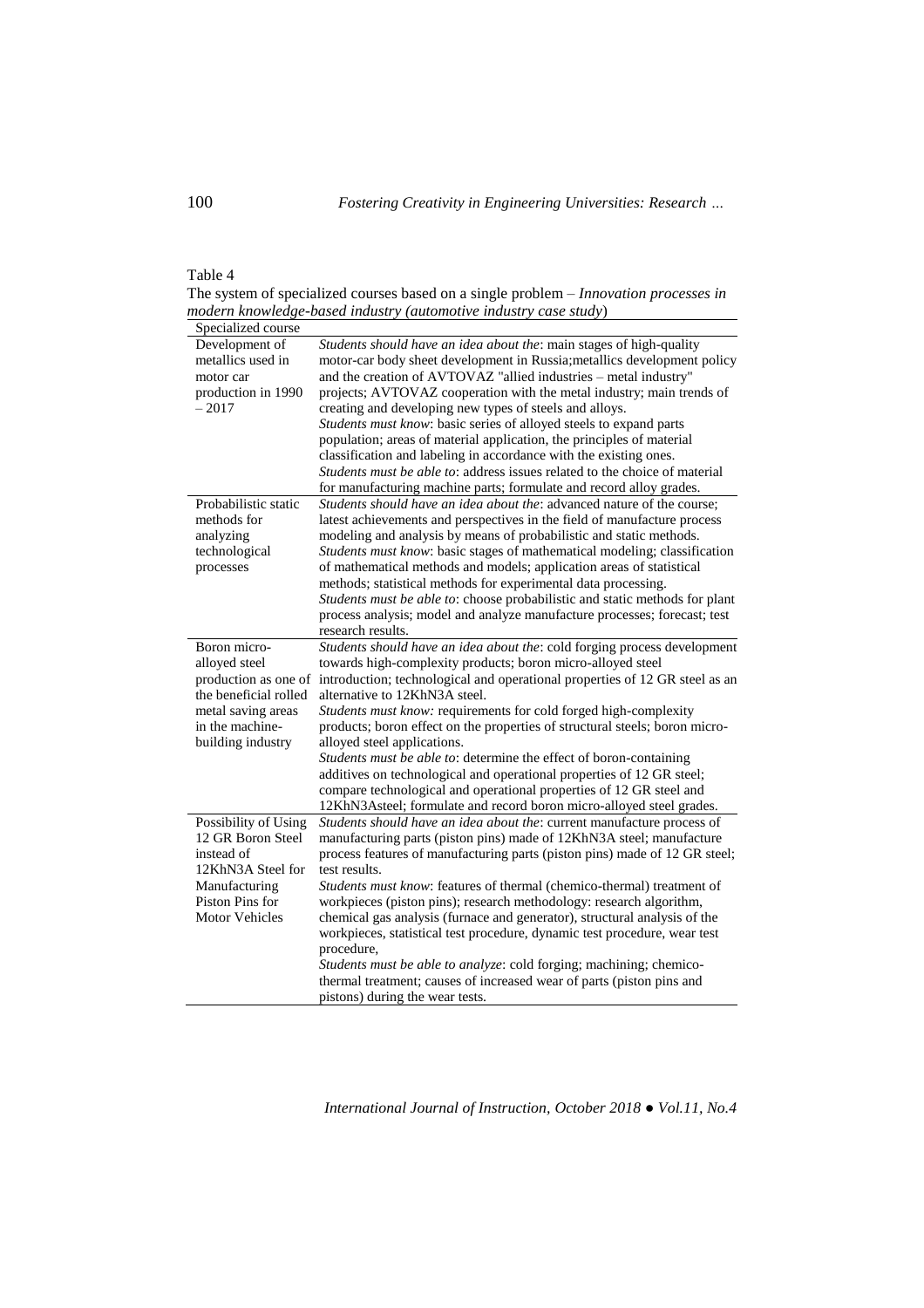

#### Figure 1

The system of specialized courses based on a single problem – *Innovation processes in modern knowledge-based industry (automotive industry case study*)

Mapping the professionally-oriented interdisciplinary relationships existing in the system of specialized courses based on a single problem – *Innovation processes in modern knowledge-based industry (automotive industry case study*) – entails the development of technological support for this system. The content was selected according to the following methodological principles of content selection:

1. *Goal compliance principle* – learning objectives determine the learning content. However, these objectives can be achieved by means of different content. The common goals of engineering learning were transformed into specific ones in the light of the system of specialized courses based on a single problem.

2. *Problem/content scientific status principle* – it is unclear what is the required ratio of basic knowledge on the problem and the knowledge that the teacher gives to students. In some cases, this ratio is defined as 1:20. This ratio cannot be the same for all course units, but there is no doubt that the teacher should have a broad scientific outlook on the problem. Thus, there was taken into account the scientific status of the studied problem with a focus on modern boron steel production technologies. The attempt was to reflect them as widely as possible within the framework of our specialized courses.

3. *Science-to-program ratio principle* – learning content should be based on the latest achievements in the field of rolled steel. However, the problem of relationship between the academic course program and the branch of scientific knowledge cannot be solved by simplifying scientific knowledge for the learner. Thus, there is an original methodological complex introduced with means of instructional communication.

4. *Instructional isomorphism principle* – basic structural elements and semantic units of the relevant field of science (engineering) are introduced to a course unit after instructional rethinking. In this case, teacher has to preserve the basic elements of the theory and create an environment for these elements to be learned in terms of their nature and relationship between them. The problem of finding teaching equivalents for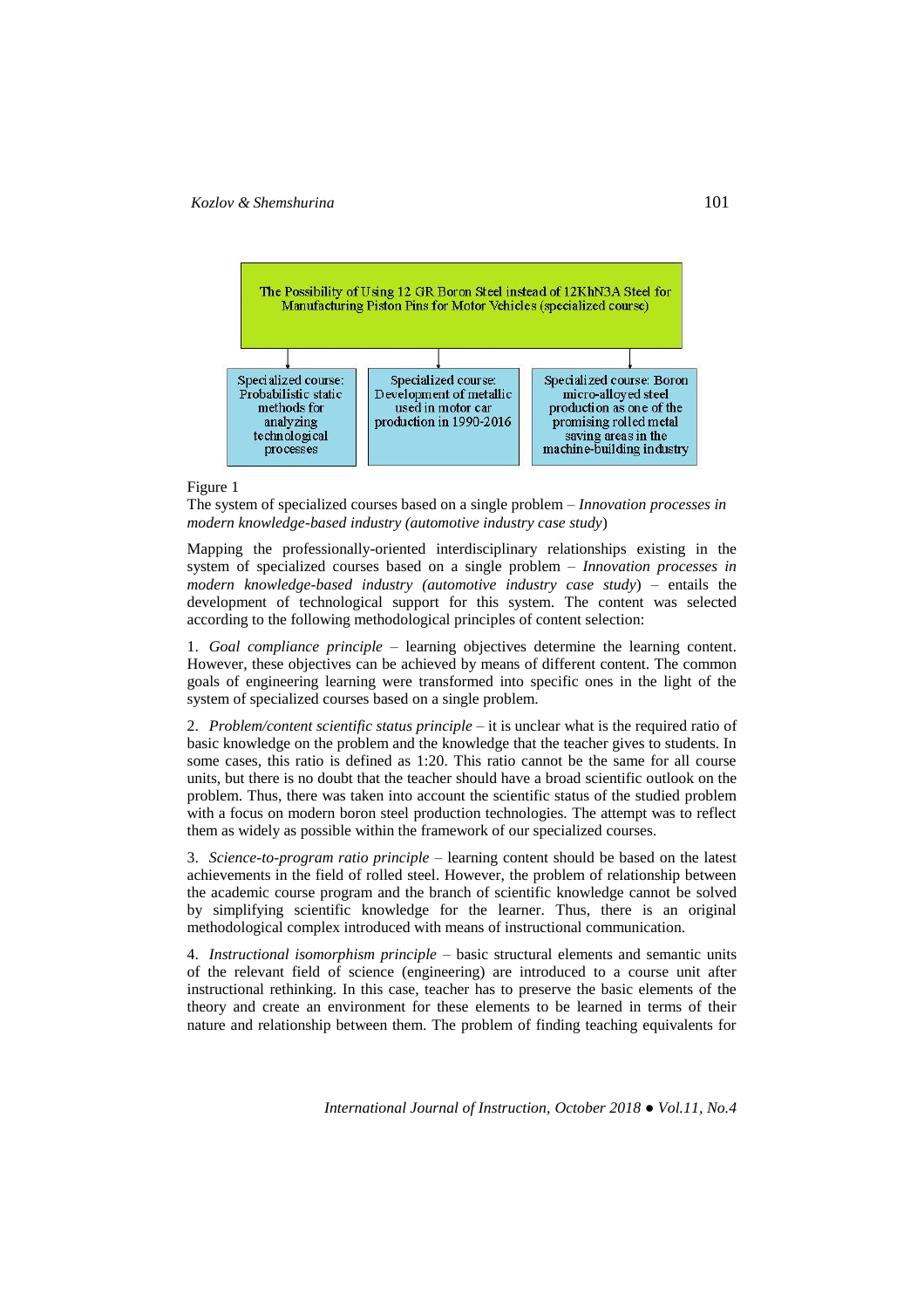inter-scientific relationships that would correspond to the process of integration in modern knowledge-based industry becomes topical. This happens as there is a need in designing an effective instructional system to improve student's research work through our model of professionally-oriented interdisciplinary relationships.

5. *Content unity principle* – the content of course units has to be combined for the purpose of learning an integral scientific truth as a basis for research competence formation.

6. *Potential principle* – specialized courses based on a single problem have to contain units that are important now and those that will be important in the near future, or will be the basis for future studies. Thus, our course has a unit called *Basic attractive areas in creating and developing new types of steels and alloys for the automotive industry*, which includes the following issues: developing new materials and stabilizing the properties; creating a series of controlled forged microalloyed steels to expand parts population; creating sparingly alloyed steels for transmission parts with improved machining and heat treatment conditions, including nitrogen-doped steels; using boron micro-alloyed steels not only in producing fasteners, but also engines and transmission; developing high-strength steels for bodybuilding; mastering the production of doublesided zinc-ferrum coating for bodybuilding; mastering and expanding the range of tools made of tungstenless steels.

7. *Minimization principle* – course content should contain the required minimum of information. The increasing volume of information, as well as the changing content in knowledge-based areas of automotive industry, requires careful selection of learning material.

8. *National/international experience basis principle* is realized by means of comparative analysis of best practices in the field of comparative content assessment in different countries (Babansky, 1989). In this regard, the development of metallics used in motor car production in Russia and abroad was analyzed.

9. *Content continuity principle* – based on this principle, there were allocated the most significant continuity relationships for *The Possibility of Using 12 GR Boron Steel instead of 12KhN3A Steel for Manufacturing Piston Pins for Motor Vehicles* course. Based on this list, there was designed the content for the specialized courses based on a single problem – *Innovation processes in modern knowledge-based industry (automotive industry case study*).

Figure 2 illustrates the content continuity modules required to complete *The possibility of manufacturing 12 GR steel parts* course unit.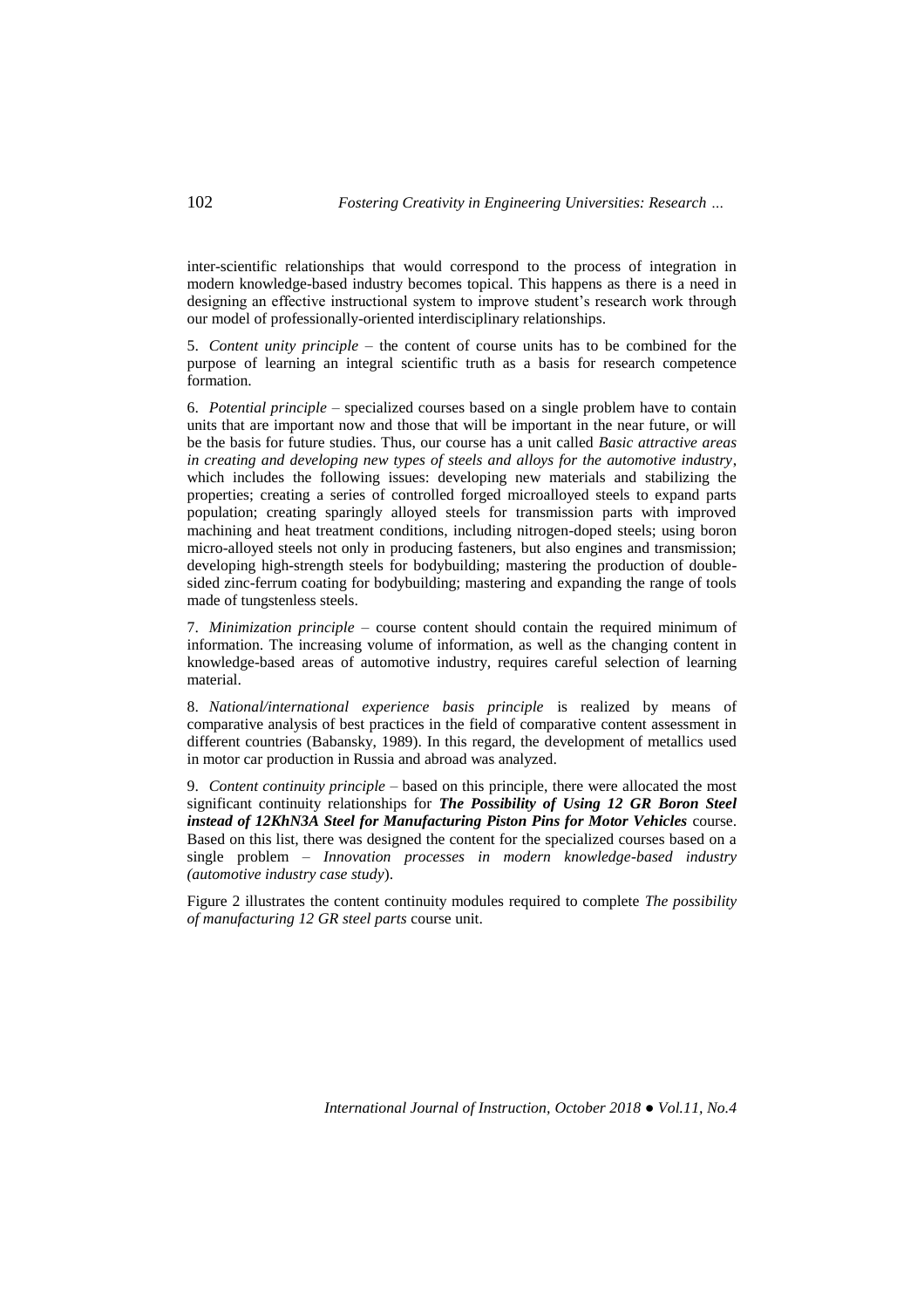

#### Figure 2

Content continuity modules designed for the system of specialized courses based on a single problem – *Innovation processes in modern knowledge-based industry (automotive industry case study*)

These principles were applied while designing the content for specialized courses based on a single problem.

It is also important to alternate different forms of students' work (Blythe, Allen & Powell, 2015). Thus, engineering through means of small groups, brainstorming, and oral presentation in students' projects work reasonable well. An investigation at the Louisiana State University revealed how to use both creative and critical thinking skills while designing a product or solving an open-ended problem (Conwell, Catalano & Beard, 1993). Tasks offered to the students included a user role-playing exercise, the use of proper brainstorming techniques and problem solving methodologies. As a result, participants were able to design an innovative product. This approach was further approved by Department of Mechanical Engineering at National Central University in Taiwan (Kazerounian & Foley, 2007).

In general, the concept of creativity contained a number of competence categories that contribute to flexible problem solving in practice that yields creative engineering solutions. Particularly prominent within this cluster is procedural agility. This described the ability to solve problems that are characterized by a multitude of possible pathways to a solution (Walther, Kellam, Sochacka & Radcliffe, 2011).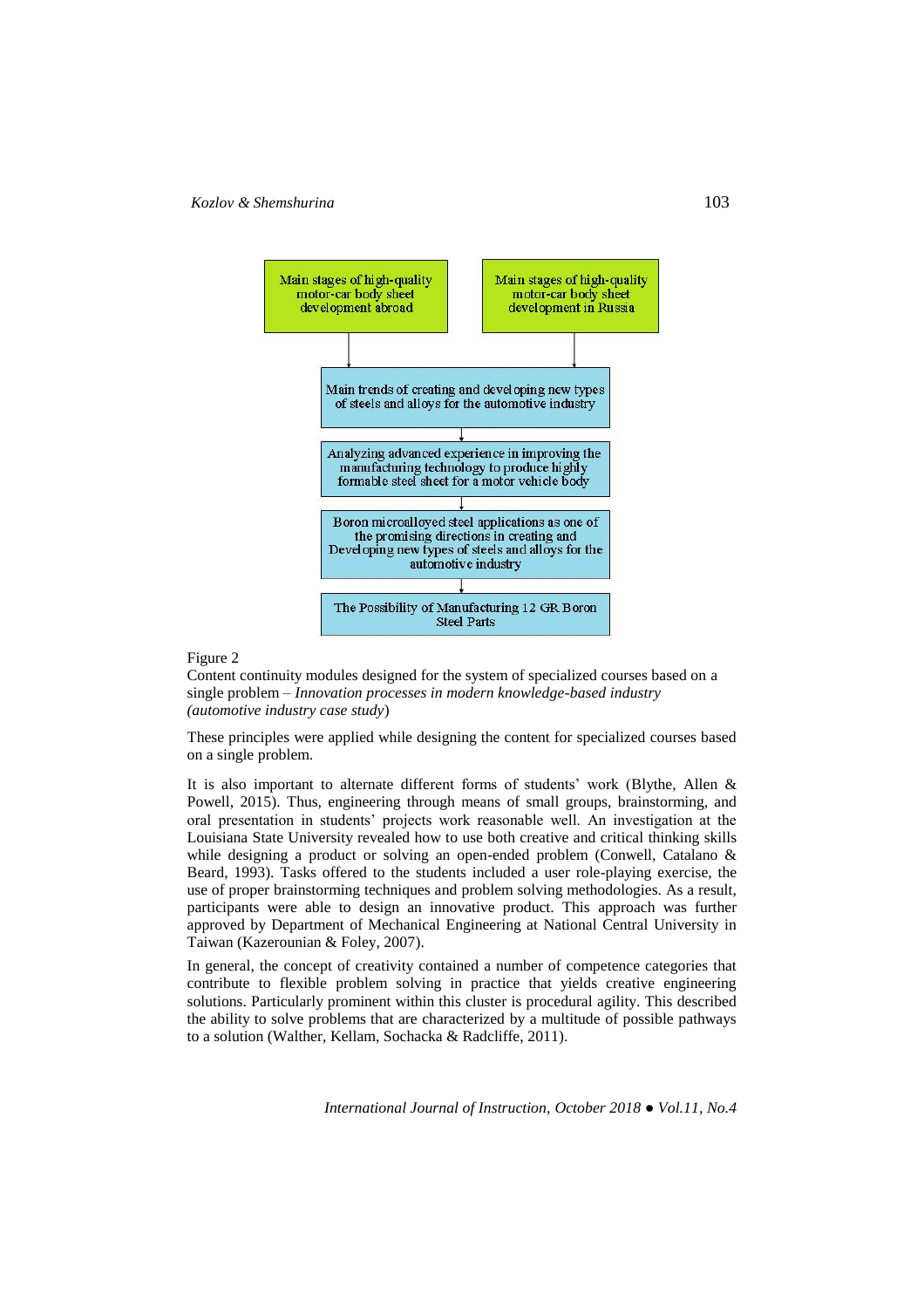104 *Fostering Creativity in Engineering Universities: Research …*

### **CONCLUSION**

This article introduces a system that allows building a general strategy of designing student's research activity within the system of higher education and developing comprehensive research programs that would include the elements of scientific research by enriching them with research project tasks. The conducted pedagogical experiment has proved the high efficiency of a proposed concept. The chosen integrative approach to academic and research work improvement in the engineering university is supported with experiments. Mathematical data processing confirmed the conclusions made about the efficiency of developed methodological approaches. Our program and methodology of top-level engineer's research competence and creativity formation can be used as a basis for innovation technologies designed to prepare competitive specialists.

#### **REFERENCES**

Badran, I. (2007). Enhancing creativity and innovation in engineering education. *European Journal of Engineering Education*, *32*(5), 573-585.

Baillie, C. (2002). Enhancing creativity in engineering students. *Engineering Science Education Journal*, 185-192.

Blicblau, A. S., & Steiner, J. M. (1998). Fostering creativity through engineering projects. *European Journal of Engineering Education*, *23*(1), 55-65.

Blythe, T., Allen, D., & Powell, B. S. (2015). *Looking together at student work*. Teachers College Press.

Borich, G. D. (2016). *Observation skills for effective teaching: research-based practice*. Routledge.

Bourgeois-Bougrine, S., Buisine, S., Vandendriessche, C., Glaveanu, V., & Lubart, T. (2017). Engineering students' use of creativity and development tools in conceptual product design: What, when and how?. *Thinking Skills and Creativity*, *24*, 104-117.

Brodersen, R. M., Yanoski, D., Hyslop, A. & Imperatore, C. (2016). Toward the Development of a Program Quality Framework for Career and Engineering Education Programs: A Researcher-Practitioner Collaborative Project. *Society for Research on Educational Effectiveness*.

Charyton, C. & Merrill, J. A. (2009). Assessing general creativity and creative engineering design in first year engineering students. *Journal of engineering education,* 98(2), 145-156.

Charyton, C., Jagacinski, R. J., Merrill, J. A., Clifton, W., DeDios, S. (2011). Assessing Creativity Specific to Engineering with the Revised Creative Engineering Design Assessment. *Journal of Engineering Education,* 100, 778–799.

Chen, C. K., Jiang, B. C., & Hsu, K. Y. (2005). An empirical study of industrial engineering and management curriculum reform in fostering students' creativity. *European Journal of Engineering Education* 30(2), 191–202.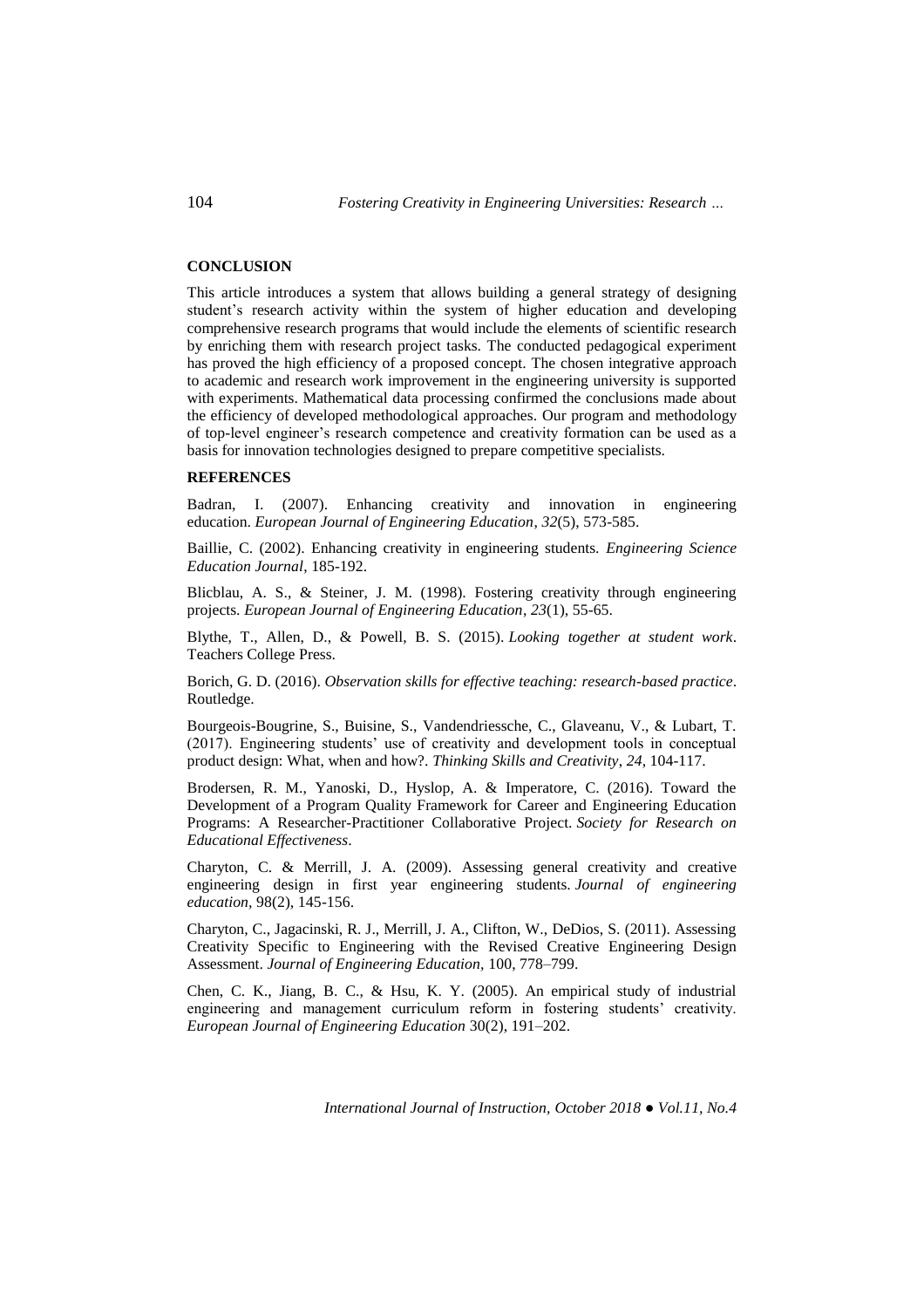Conwell, J. C., Catalano, G. D., & Beard, J. E. (1993). A case study in creative problem solving in engineering design. *Journal of Engineering Education*, *82*(4), 227-231.

Corebima, A. D., Susilo, H., & Zubaidah, S. (2017). Creative Thinking of Low Academic Student Undergoing Search Solve Create and Share Learning Integrated with Metacognitive Strategy. *International Journal of Instruction*, *10*(2).

Cropley, D. H. (2016). Creativity in engineering. In *Multidisciplinary Contributions to the Science of Creative Thinking*. Springer Singapore, 155-173.

Cropley, D. H., & Cropley, A. J. (2005). Engineering creativity: A systems concept of functional creativity. *Creativity across domains: Faces of the muse*, 169-185.

Daly, S. R., Mosyjowski, E. A. & Seifert, C. M. (2014). Teaching creativity in engineering courses. *Journal of Engineering Education*, 103(3), 417-449.

Fan, B. L. (2017). Theory of Modern Engineering Practice Teaching. *DEStech Transactions on Computer Science and Engineering*, (itme).

Green, G. (2001). Redefining engineering education: the reflective practice of product design engineering. *International Journal of Engineering Education*, *17*(1), 3-9.

Guilford, J. P. (1950). Creativity. *American psychologist,* 5(9), 444.

Hatchuel, A., Le Masson, P. & Weil, B. (2017). CK Theory: Modelling Creative Thinking and Its Impact on Research. In *Creativity, Design Thinking and Interdisciplinarity*. Springer, Singapore, 169-183.

Hoidn, S. & Kärkkäinen, K. (2014). Promoting skills for innovation in higher education: A literature review on the effectiveness of problem-based learning and of teaching behaviours. *OECD Education Working Papers*, (100), 0\_1.

Izvorska, D. (2016). A Model for Formation and Development of Students' Technology Competence in Technical Universities. *Educational Researcher*, *8*, 45.

Kansal, N., Solanki, V. K. & Kansal, V. (2016). Educational Data Mining and Indian Engineering Education System: A Review. *Feature Detectors and Motion Detection in Video Processing*, 18.

Kazerounian, K. & Foley, S. (2007). Barriers to creativity in engineering education: A study of instructors and students perceptions. *Journal of Mechanical Design,* 129(7), 761-768.

Monteiro, F., Leite, C., & Rocha, C. (2018). From the dominant engineering education perspective to the aim of promoting service to humanity and the common good: the importance of rethinking engineering education. *European Journal of Engineering Education*, 1-15.

Morse, L. C., Babcock, D. L., & Murthy, M. (2014). *Managing engineering and technology*. Pearson.